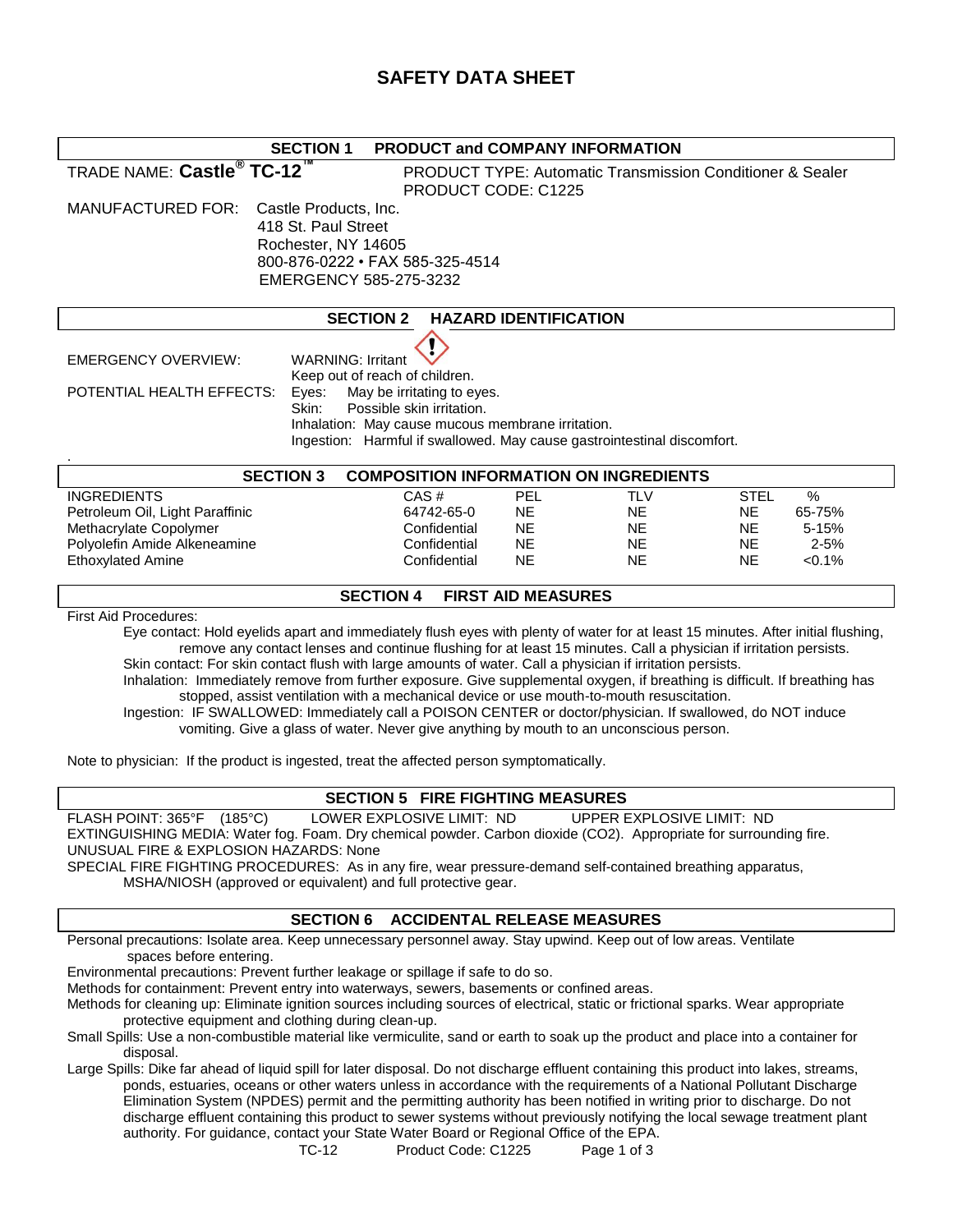## **SECTION 7 HANDLING AND STORAGE** Handling: Avoid breathing mist. Avoid contact with skin and eyes. Wear suitable protective clothing. Wash hands after handling. Storage: Do not store near sources of heat, sparks, or flame. Keep from freezing. Keep containers tightly closed. **SECTION 8 EXPOSURE CONTROLS/PERSONAL PROTECTION** Occupational exposure limits: NE Personal protective equipment: Gloves: Not normally required, but recommended where contact is possible. Eye/Face Protection: Wear Safety Glasses or Goggles where splashing of the material may occur. Skin Protection: Wear clothing suited to the task being performed. Respiratory Protection: Not normally required if good ventilation is maintained. **SECTION 9 PHYSICAL and CHEMICAL PROPERTIES**  BOILING POINT: 240°F (116°C) SPECIFIC GRAVITY (H<sub>2</sub>O=1): 0.88 VAPOR PRESSURE: ND PERCENT VOLATILE BY VOL %: ND VAPOR DENSITY (air=1) >1 EVAPORATION RATE (Butyl Acetate=1): ND SOLUBILITY IN WATER: Insoluble **APPEARANCE & ODOR:** Red Liquid, Petroleum Odor pH: NA

## **SECTION 10 STABILITY and REACTIVITY DATA**

STABILITY: Stable under normal conditions. INCOMPATIBILITY (material to avoid): Strong oxidizing agents. HAZARDOUS DECOMPOSITION PRODUCTS: Carbon Monoxide, Carbon Dioxide, Hydrocarbon fumes and smoke. HAZARDOUS POLYMERIZATION: Will not occur

#### **SECTION 11 TOXICOLOGICAL INFORMATION**

Component Test Results: No data available.

Carcinogenici**t**y: This product is not considered to be a carcinogen by IARC, ACGIH, NTP, or OSHA.

### **SECTION 12 ECOLOGICAL INFORMATION**

No Data Available.

### **SECTION 13 DISPOSAL CONSIDERATIONS**

Disposal instructions: Dispose according to all applicable Federal, State, and Local regulations.

#### **SECTION 14 TRANSPORT INFORMATION**

This product is considered Non-Hazardous in transportation. Therefore, this product does not require classification by DOT.

## **SECTION 15 REGULATORY INFORMATION**

US federal regulations: All components are listed in the United States TSCA Regulations.

CERCLA (Superfund) reportable quantity: None

SARA (Superfund Amendments and Reauthorization Act of 1986):

313 Components: This material does not contain any chemical components with known CAS numbers that exceed the threshold (De Minimis) reporting levels established by SARA Title III, Section 313.

Section 302 extremely hazardous substance: No

Section 311 hazardous chemical: No

Canada: This Product has been classified according to the hazard criteria of the CPR and the SDS contains all of the information required by the CPR.